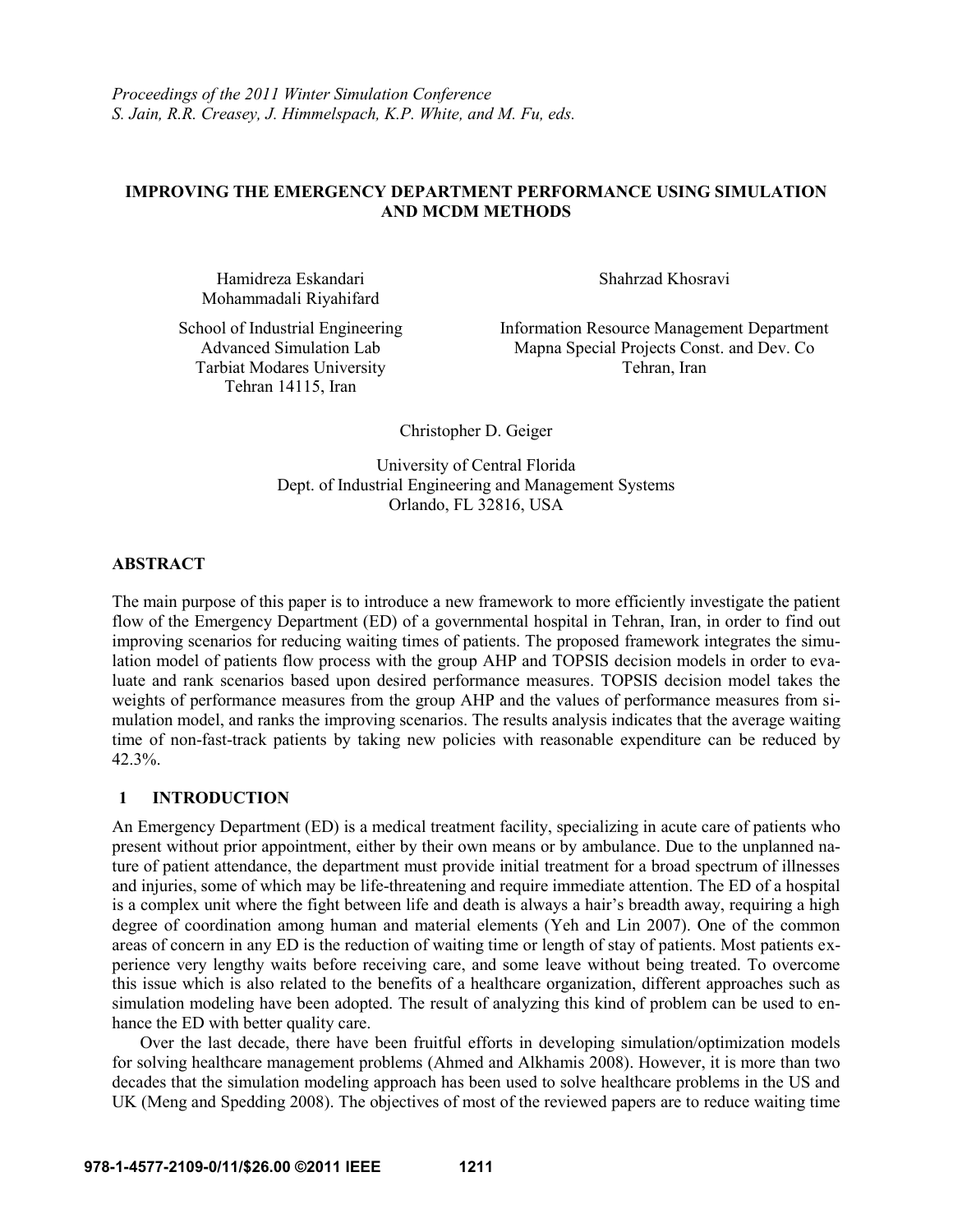and to maximize patient throughput. Presented solutions to meet these objectives are 1) adding resources, 2) process reengineering, and 3) improving the relationship between an ED and other relevant wards. A brief review of some of these papers is provided here.

Samaha et al. (2003) presented a simulation model of the operation in the ED at Cooper Health System. The objective of the model was to create a model which depicts the current operation and evaluate possible alternatives to reduce the length of stay. The alternative with fast-track centre allows the achievement of better performance by expediting noncritical patients through the system and shortening their length of stay in ED. Komashie and Mousavi (2005) discussed the application of Discrete Event Simulation (DES) for modeling the operations of an ED in the London area (Britain). The main objective was to determine the impact of key resources (doctors, nurses, beds) on key performances (patient total times, queuing time). The highest reduction in waiting time was obtained for a scenario where the system was assumed without blockage so that all patients could be admitted. The result shows a possible reduction of more than 20% in patient's waiting time. Ruohonen et al. (2006) presented a simulation model which described the operations in ED of special health care at Central Hospital of Jyvaskyla, Finland. The goal was to test the impact of a new triage approach called "triage-team" method on key performances (patient waiting times and especially patient throughput time). The results showed that this method improves the operations of the ED substantially (over 25%), if it is implemented properly and includes all the necessary tasks. Duguay and Chetouane (2007) described a DES study of an ED in Moncton (Canada). The objective of the study was to reduce patient waiting times and to improve overall service delivery and system throughput. The alternative with one physician and nurse added gave the best improvement level for waiting time. Yeh and Lin (2007) presented how patients' queue time at a ED at Show-Chwan Memorial Hospital in Central Taiwan can be minimized by utilizing simulation and a genetic algorithm (GA) to appropriately adjust nurses schedules without hiring additional staff . The computational results indicate that these near-optimal nursing schedules reduce the average queue time in the current staffing plan by 43.47% and 43.42% for two-shift and three-shift types, respectively. Meng and Spedding (2008) described a case study of a DES model of an Accident and Emergency Unit in a hospital in the UK. The scenario analysis illustrates that significant reductions in the waiting time of patients can be obtained by a reduction of waiting time for the consultant as well as an increase in the number of trolley beds. Ahmed and Alkhamis (2008) integrated simulation with optimization to design a decision support tool for the operation of an ED at governmental hospital in Kuwait. The optimization simulation model presented in this paper provides optimal staffing allocation that would allow a 28% increase in patient throughput and an average of 40% reduction in patients' waiting time with the same resources. Khurma et al. (2008) presented how a variety of Lean tools, such as Cycle Time Analysis, Work Combination Charts, Cause and Effect Matrix, Fish-bone Diagram, and Affinity Diagram, were utilized to assess and address the ED overcrowding. The outcome helps to understand why the process system is creating long waiting lines and overwhelming delays. In addition, simulation model software was used to convey this information in a visual form and perform comparative analysis.

The ED of a governmental hospital in Tehran, which is considered as the largest ED in Iran is studied in this paper. The major purpose of this study is to overcome the most important problem of the ED of the Hospital, which is the long waiting time of different patient types. A new framework is proposed to first identify bottlenecks of the ED and then to evaluate improving scenarios with the lowest possible expenditure developed for overcoming these bottlenecks.

In the present study, some wards with expensive medical equipment including X-Ray, MRI and CT Scan are investigated in details. Lab test is not covered in this research, because the patient does not refer to this ward individually whereas only the patient's sample is transferred to the laboratory. The waiting time for the test result is considered as delay process in the model. Working shift is not considered in this study as no human resource shortage was observed. In addition, due to considering nurse services to the patients, bed preparation was ignored. The application software used in this study is Arena. Here, for selecting the best scenarios, multi-criteria decision analysis approach is employed.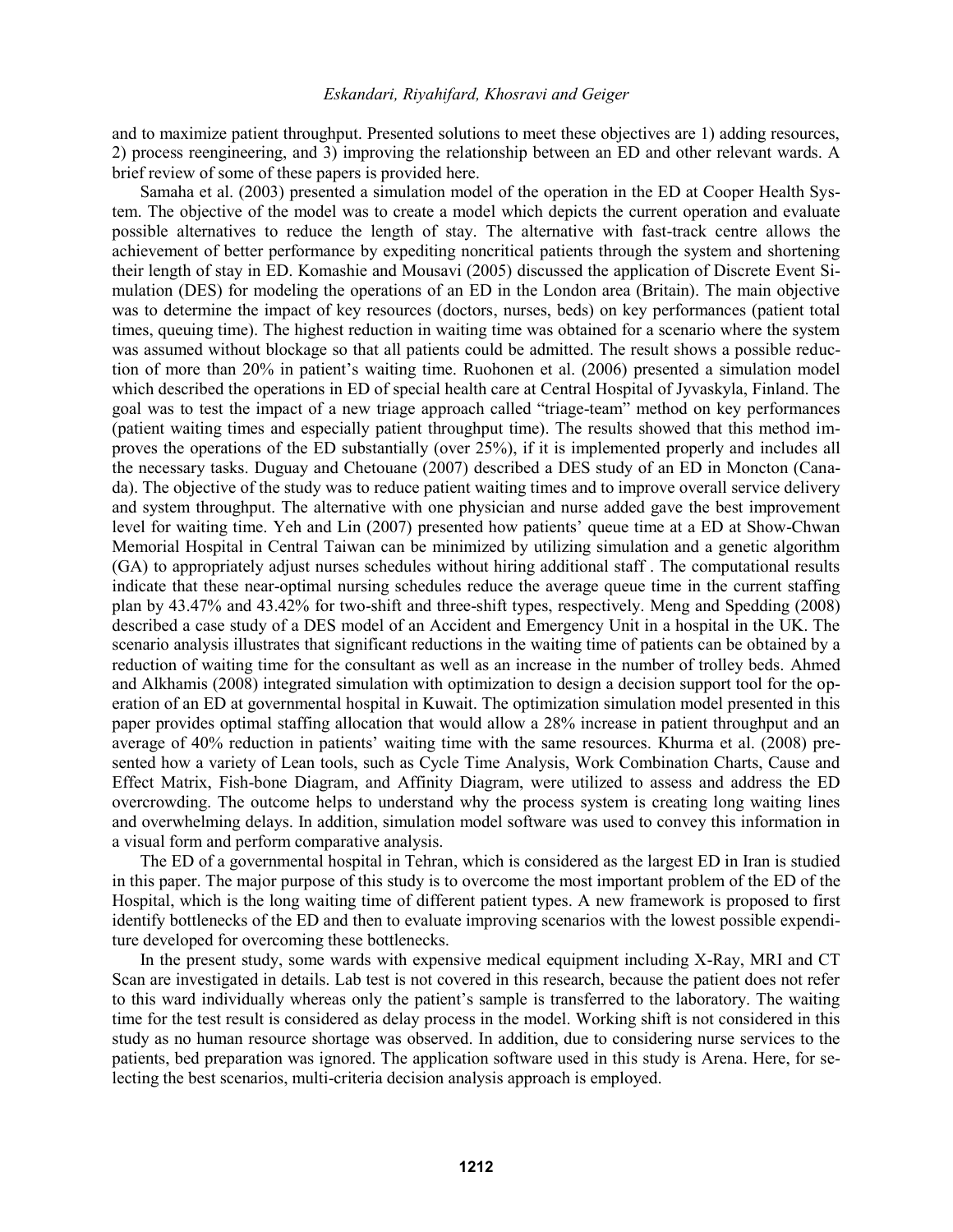The paper is organized as it follows. In Section 2, system description of ED of a governmental hospital is presented. Then the methodology adopted for modeling and simulation is explained in Section 3. Experimental results including data collection and input analysis, model verification and validation, design of scenarios, and benchmark scenario are posed in Section 4. Finally, in conclusion, the paper concludes with a brief summary of findings and some recommendations for future studies.

#### **2 SYSTEM DESCRIPTION**

The ED of the Hospital operates round the clock and receives an average of 150 patients daily. The ED is of forty-bed capacity. The ED currently has fifty six nurses, twelve physicians, one paramedic, six technicians, three financial staff, one cash staff, one reception staff, twenty laborers, two X-Ray machines, two CT Scan machines and one MRI machine. There are two 12-hour shifts for physicians starting at 07:00 and 19:00 and three shifts for nurses starting at 07:00, 14:00, and 19:00 in the ED of a governmental hospital. Each shift of physicians includes two faculty members, three first-year residents, two second-year residents, and one third-year resident.

Here, patients are classified as per the Emergency Severity Index (ESI) standard in the triage (Gilboy et al., 2005). Triage codes assigned by triage nurses are critical to achieve a correct dispatch of patients (giving the right priority based on patient condition). ESI is a 5-level classification system which categorizes patients from 1 (most urgent) to 5 (least urgent) on the basis of acuity and resource needs. ESI standard classified the patients according to the Figure 1.



Figure 1: ESI standard for ED patients classification (Gilboy et al., 2005)

Arriving at the ED follows a logic process as depicted in Figure 2. The process begins when a patient arrives through the ED entrance door and ends when a patient is either released from the ED or admitted into the Hospital for further treatment. Having been determined the patient status according to the ESI standard in the triage, if the patient has a hyper acute condition (ESI1), he is entered to CPR (Cardio Pulmonary Resuscitation) ward so that he can be resuscitated. If CPR action is effective, the patient is transferred to emergency department 1 (ED1); otherwise (if deceased), patient is discharged. On the other hand, if the patient doesn't need to be admitted to CPR ward initially, he is transferred to one of the below wards according to ESI level.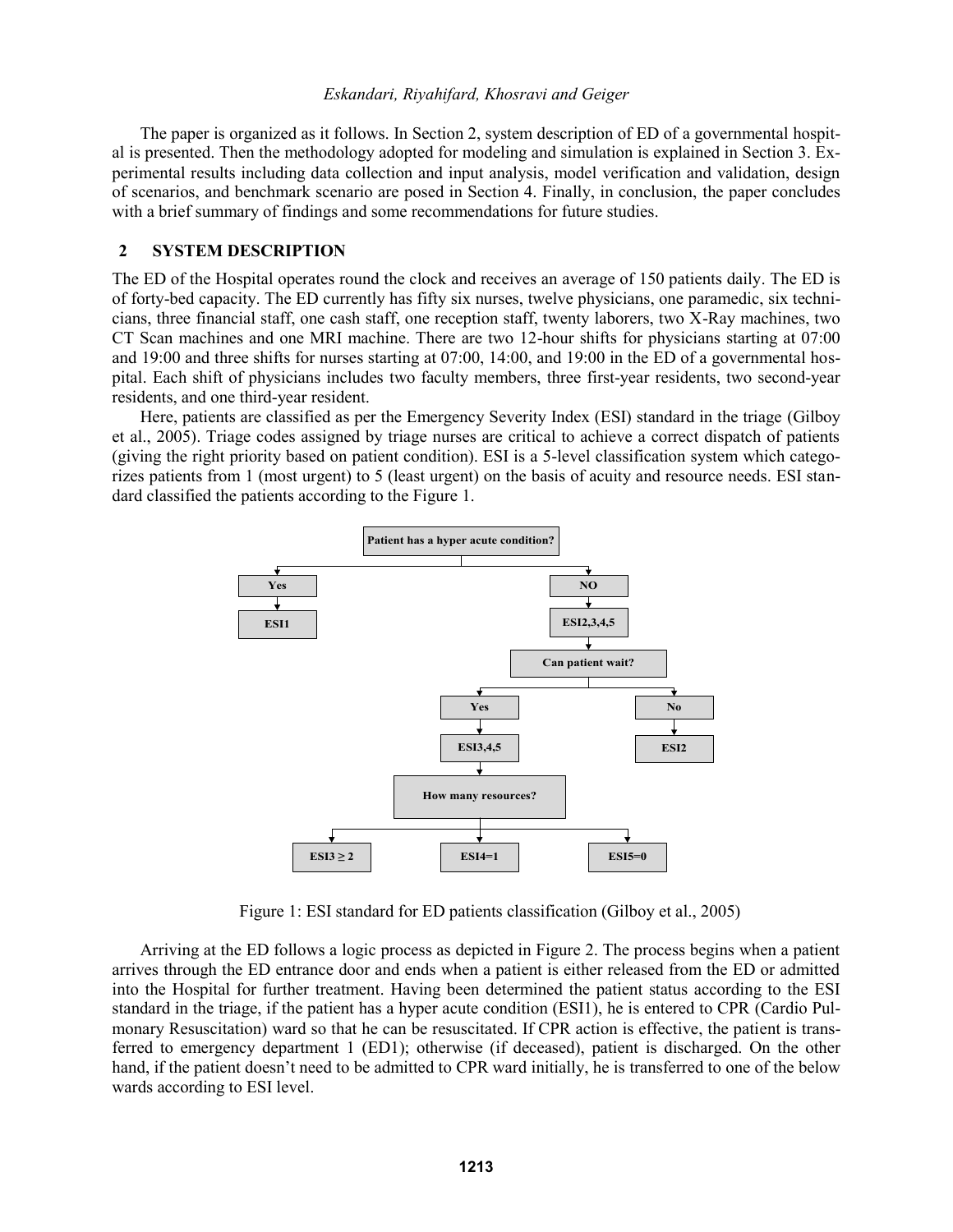- a. Emergency department 1 (ED1): this subdivision is exclusive to acute patients (ESI1, ESI2) and they should be treated in the least time. Twenty two beds available exclusively for this division.
- b. Emergency department 2 (ED2): this subdivision is exclusive to patients who are in a better condition in comparison with the patients in subdivision ED1, but they need inpatient facilities and further evaluations (ESI3, ESI4). Eighteen beds are available exclusively for this division.
- c. Fast-track: this subdivision is exclusive to patients with normal conditions who don't need to be inpatient and only need to be visited by the physician. This type of patients are discharged from ED after being visited in ED (ESI5).

The patients of ED1 and ED2 may need other resources in addition to the physician; physicians will decide if the patient needs further tests such as X-rays and clinical lab tests, performed by a patient care lab technician. According to what decision made, they will be transferred to MRI, CT Scan, radiology wards, lab and so on for further investigations. After these investigations have been done, the patient will be returned to the related ward. After the patient revisited by the physician, he will either be transferred to the Hospital inpatient ward or he will be discharged according to the patient status. If the patient is sent to the fast-track ward, he has to attend the reception initially and after booking his turn and paying his visit, he should remain in the physician fast-track waiting list.

Due to the lack of expensive MRI and CT Scan machines within the Hospital, these machines are shared between the ED patients and all other patients coming from different departments of the Hospital (shown by dotted line in Figure 2), called non-ED patients.



Figure 2: Conceptual model of the ED of a governmental hospital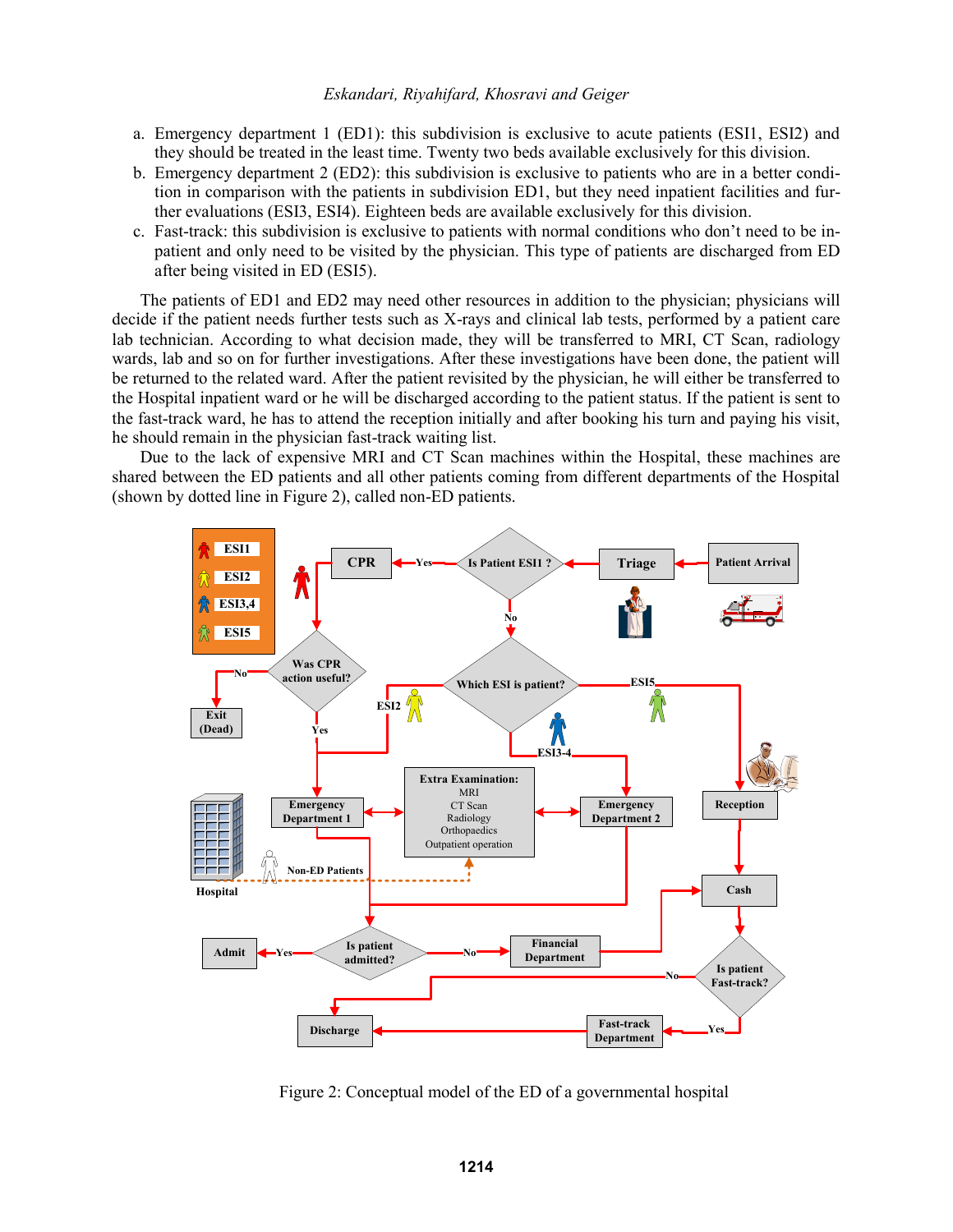# **3 PROPOSED METHODOLOGY**

In this study our goal was to improve the care process by reducing waiting times. There are three main steps of the proposed methodology, as shown in Fig 3, to achieve the target of the present study:

- 1- Data collection and developing a databank
- 2- Real system modeling and verifying and validating the simulation model
- 3- Selection of the best scenario

In the first step the data of ED patients including arrival rate and different service times should be gathered and stored in a databank. By using this data, statistical distributions can be developed for the simulation model. Then in the second step the real system modeling can be done as per the developed conceptual model. The simulation model is verified by animation and validated by executing the model and comparing the produced outputs with the real system outputs.

In the last step, decision makers should define performance measures and by using Group AHP method their relative weight can be identified and the performance measures can be prioritized consequently. Finally by applying the TOPSIS method the best scenario can be selected.



Figure 3: The main steps of the proposed methodology

## **3.1 Simulation**

Simulation is a powerful tool for experimenting with a detailed model of a real system to determine how the system will respond to changes in its structure, environment or underlying assumptions. The real power of simulation is fully realized when it is used to study complex systems. Healthcare is a dynamic system with complex interactions among various components and processes. Furthermore, healthcare management operates in an environment of aggressive pricing, tough competition, demanding patients, and rapidly changing guidelines. To meet these challenges, healthcare management must respond quickly to identify critical system processes, recognize all relevant resources, access real-time information, and analyze "what if" cases.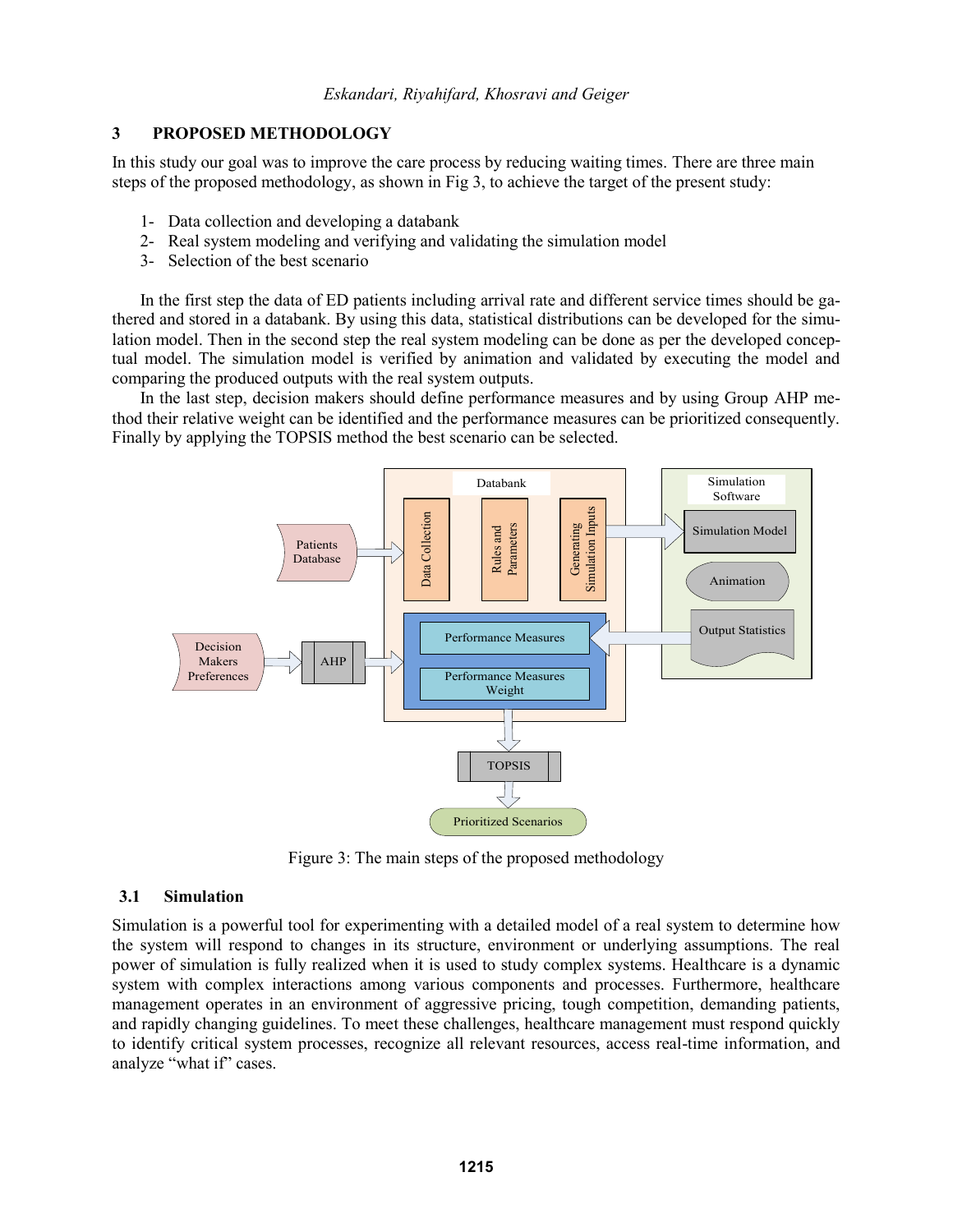# **3.2 Group AHP**

The Analytic Hierarchy Process (AHP) technique is a popular approach used in determining the relative importance of a set of attributes or criteria (Saaty 1990). By applying this technique, we can identify various criteria, sub-criteria and assess their relative importance in order to make tradeoffs and to determine priorities among them for making good decisions by choosing the best scenario.

AHP has also been modified for group decision making. As outlined by Forman and Paniwati (1998), there are several ways of aggregating individual responses into a group response. In this paper, each participant generates their own pair wise comparison matrix for each node of the hierarchy, then geometric mean of all comparisons was used to aggregate same pair wise comparison for each person.

# **3.3 TOPSIS**

TOPSIS (Technique for Order Preference by Similarity to Ideal Solution) is a linear weighting technique which was developed by Hwang and Yoon (1981). It is based on the concept that the chosen alternative should have the shortest *weighted* distance from the positive ideal solution (PIS) and the farthest from the negative ideal solution (NIS) for solving a multiple criteria decision making problem. Briefly stated, the PIS is made up of all best values attainable of criteria, whereas the NIS is composed of all worst values attainable of criteria. After the PIS and NIS solutions are identified, the distance of each alternative from the PIS and NIS solutions, denoted by  $D_i^+, D_i^-,$  are calculated. Finally, for each alternative the relative closeness to the ideal solution is calculated by  $R_i = \frac{D_i^2}{D_i^2}$  $\frac{v_i}{D_i^- + D_i^+}$ , where R<sub>i</sub> denotes the final performance score in TOPSIS method. The chosen alternative has the maximum value of performance score.

## **4 SIMULATION RESULTS**

## **4.1 Data Collection and Input Analysis**

Historical data acquisition is crucial because the results and findings of a simulation study, in the best case, are as good as the input information. Data were collected for the eight scheduled weeks from Mid December to Mid February. December, January and February are ones of the few regular months in the hospital year in Iran. The patients were observed 24 hours a day and seven days a week. The total number of visits was about 6500 patients. Around 70% of data was used for input data analysis and fed into the simulation model and other 30% was used for model validation.

In order to use the historical data as the useful input information for simulation model, it is necessary to identify what statistical distributions the various data sets well fitted to. For input modeling, Arena input analyzer is used and statistical distributions with the highest p-values larger than 0.1 are selected as the most appropriate distributions. In this study, all datasets were well fitted and there was no need for employing an empirical distribution.

Based on the collected data, 6% of the patients are ESI1, 16% of the patients are ESI2, 33% of the patients are ESI3 and ESI4 combined, and 45% of the patients are ESI5. Here, there are two stages for the nurse and physician visits. In the first stage, the nurse or physician visits the patient before sending her/him for the extra examination and in the second stage, they visit the patient after extra examination.

The patients arrival process to the ED follows a non-homogenous Poisson process with rate  $\lambda(t)$ .  $\lambda(t)$ denotes the arrival rate of patients to the ED at time t. Figure 4 shows patient arrival pattern based on data collected from the study.

It is seen that the one-hour arrival time intervals starts from 0:00-1:00 and ends at 23:00-24:00 in the midnight. The pick hour is between 23:00 and 24:00 arrival rate of about eight patients. The hours from 20:00 to 24:00 are among the busiest hours because the other Emergency Departments in the area are getting closed within this period. However high arrival rate can be seen in the period between 09:00 and 16:00 which is typically expected.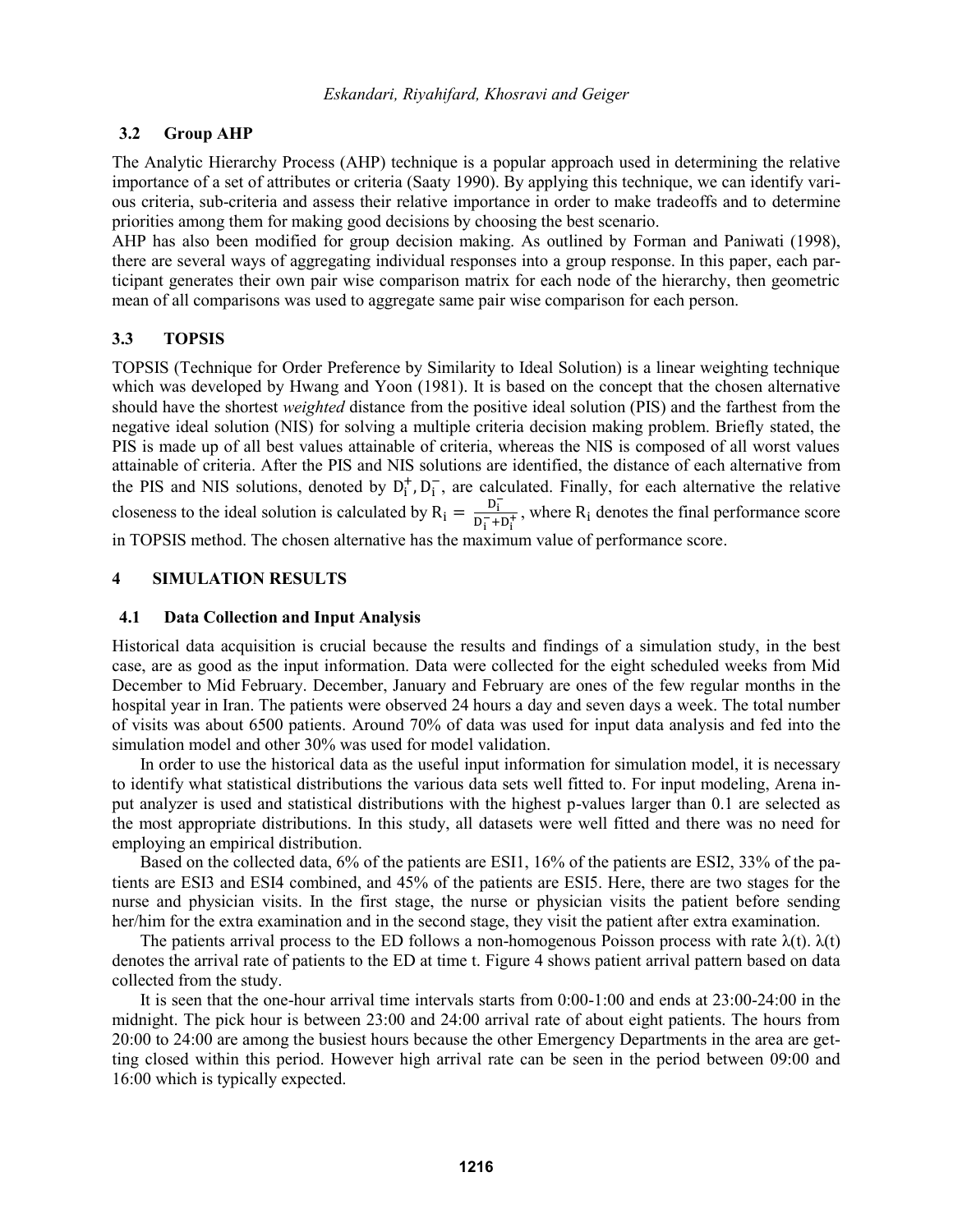

Figure 4: Plot of the estimated rate function  $\lambda$  (t) in patients per hour for the arrival process

## **4.2 Model Verification**

Verification is the task of ensuring that the model behaves as intended (Kelton et al., 2007). It is concerned with building the model correctly according to the conceptual model and its assumptions. Verification checks whether a model was built correctly. In fact, the logic of the proposed model is examined. In this research, tracing the animation of the simulation model regarding the conceptual model made it possible to verify the model logically. Observing overall operations in the simulated hospital and tracking different types of patients assures that the conceptual model is reflected accurately in the simulation model.

## **4.3 Model Validation**

Validation is the process of determining whether the simulation model is a useful or reasonable representation of the real system. Absolute validation is usually impossible because the simulation is at best an approximation of the real system, and the most definitive method is to compare the output data from the simulation with the actual data from the existing system using formal statistical analyses such as confidence intervals. In the validation process the average patient sojourn time in the ED (time spent in the system from entrance to discharge) categorized by patient type was used as the measure of the model validity. The actual average sojourn time was compared to the output of the simulation model.

The model was simulated for 58 days plus two initial days that were discarded as warm-up period. The warm-up period is set for the simulation run to eliminate any bias at the early stages of the process (Law 2007). Twelve replications of 24 hour were performed for each day. The system was always initialized between replications. We calculated the confidence intervals of the simulation outputs at 95 percent  $(\alpha = 0.05)$  confidence level and compared them to the actual values – 30% of the data which were retained for validation of the model. The comparison is summarized in Table 3. In all cases there were no significant differences between results at a 95% confidence level.

|                  |             |      | Simulated           |
|------------------|-------------|------|---------------------|
| Patient Type     | Actual Mean | Mean | Confidence Interval |
| ESI1             | 597         | 614  | [594.61, 636.43]    |
| ESI <sub>2</sub> | 906         | 879  | [840.18, 917.82]    |
| $ESI3-4$         | 743         | 711  | [677.25, 744.75]    |
| ESI5             |             | 34   | [33.71, 35.32]      |

Table 3: Comparison between actual and simulated patient sourjan time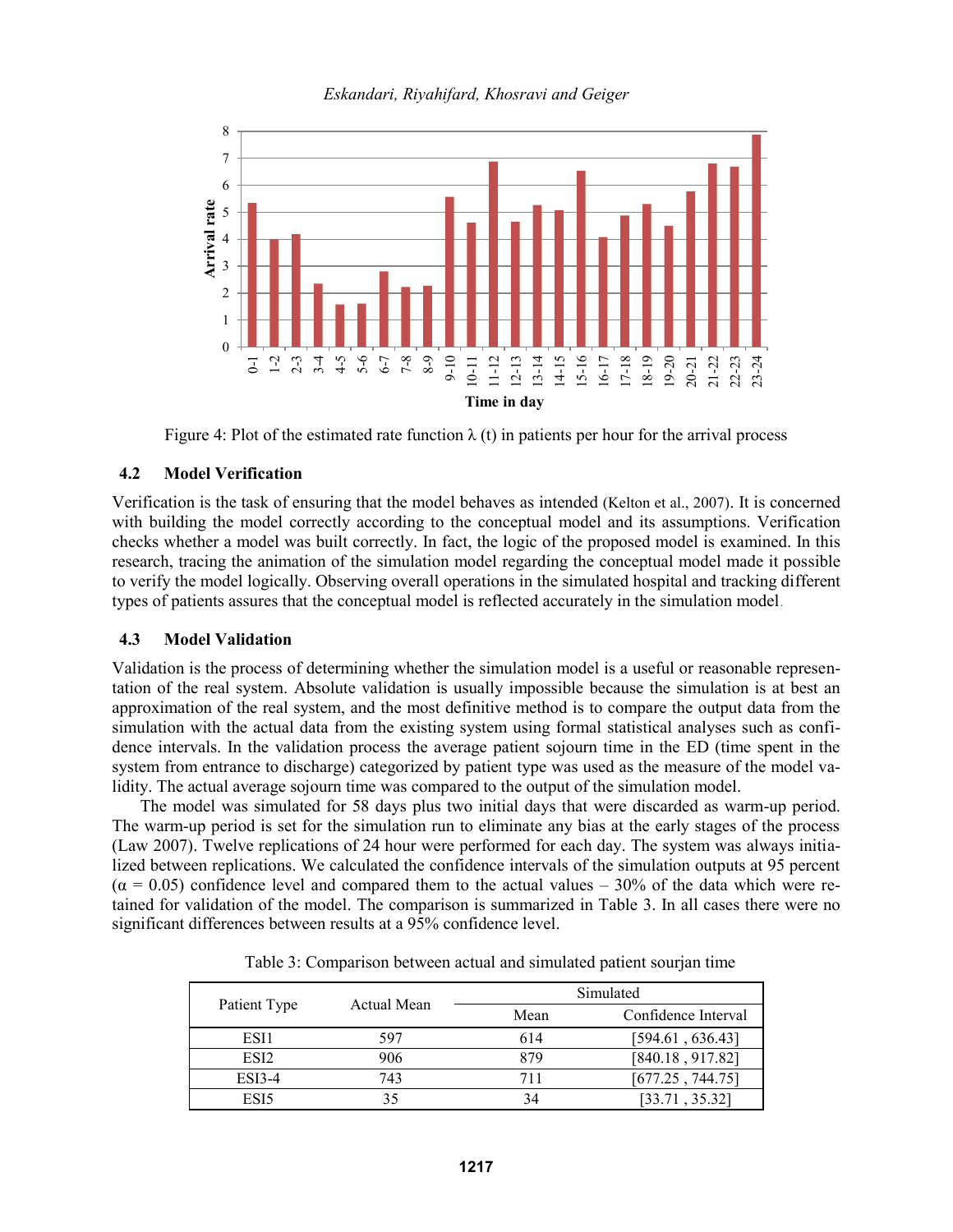## **4.4 Simulation model results**

For each patient type, Table 4 depicts the average time elapsed in the ED, the average time elapsed in all queues, and the average waiting times for each emergency ward. As it is shown, the waiting time elapsed in Radiology, Orthopedic, and Outpatient Operation can be easily ignored. There is the same situation for Beds, Physician, and Nurse. On the other hand, the waiting time for MRI, CT Scan, Inpatient, and Discharge are very significant and should be considered in designing scenarios for reducing waiting times. Surprisingly, the average waiting time for ESI2 and ESI3-4 patients are more than four days which implies a very high demand for a single available MRI machine within the whole hospital. In other words, the sole MRI machine available in the hospital is located in the ED and it is shared between the ED patients and all other patients coming from different departments of the hospital, called non-ED patients. Based upon the current policy of the ED, only ESI1 patients have higher priority over non-ED patients resulting in a long waiting time for ESI2 and ESI3-4 patients. Having discussed with the panel of ED experts, these results are close to what they observe in practice.

Table 4: Average waiting time for each Patient type in the "as is" system (min)

|               |                                     | queues                                             |        |           |           |           | Average waiting time for |                |           |       |           |                         |
|---------------|-------------------------------------|----------------------------------------------------|--------|-----------|-----------|-----------|--------------------------|----------------|-----------|-------|-----------|-------------------------|
| Patient type  | time<br>E<br>verage<br>the<br>$\Xi$ | waiting<br>$\overline{a}$<br>verage<br>for<br>time | MRI    | Inpatient | Scan<br>J | Discharge | <b>Beds</b>              | Orthopedic     | Radiology | Nurse | Physician | Outpatient<br>Operation |
| ESI1          | 614.5                               | 388.4                                              | 18.2   | 1140.4    | 13.8      | 73.1      | 1.6                      | $\overline{2}$ | 0.1       | 0.1   | 0.0       | 0.0                     |
| ESI2          | 879.1                               | 617.7                                              | 5948.3 | 1170.4    | 309.6     | 74.4      | 1.6                      | 2.0            | 0.2       | 0.1   | 0.0       | 0.0                     |
| <b>ESI3-4</b> | 712.4                               | 630.9                                              | 5976.7 | 2010.4    | 314.7     | 71.8      | 3.6                      | 3.0            | 0.4       | 1.5   | 1.1       | 0.0                     |
| ESI5          | 34.6                                | 15.0                                               |        |           |           |           |                          |                |           |       | 4.9       |                         |

# **5 SYSTEM IMPROVEMENT**

# **5.1 Design of scenarios**

The patients waiting time is too long during three following stages which have been identified after twelve replications of the model for sixty 24-hour days:

- 1. The patients waiting time in entering to the MRI and CT scan wards,
- 2. The patients waiting time in entering to the inpatient ward,
- 3. The patients waiting time in entering to the CT scan ward, and
- 4. The patients waiting time for financial department when they are discharged.

On the other hand, waiting for MRI, CT Scan, Inpatient ward and being discharged make the ED beds too crowded as the patients do not leave their bed while they are waiting. In order to reduce the waiting time in ED in the above four stages and eventually in the total system, fourteen scenarios have been proposed by a panel of ED experts including the ED chief, ED Physician and Nurse chief. The scenarios from 1 to 14 have been shown in Table 5, where current system is considered as the scenario 1. The proposed scenarios were investigated in the virtual model in order to select the best scenario.

One scenario has been developed for each bottleneck except for CT Scan which two scenarios have been developed. For resolving both bottlenecks of MRI and CT Scan, seven scenarios have been developed. Another scenario, scenario No 14, has been developed to resolve all the bottlenecks simultaneously.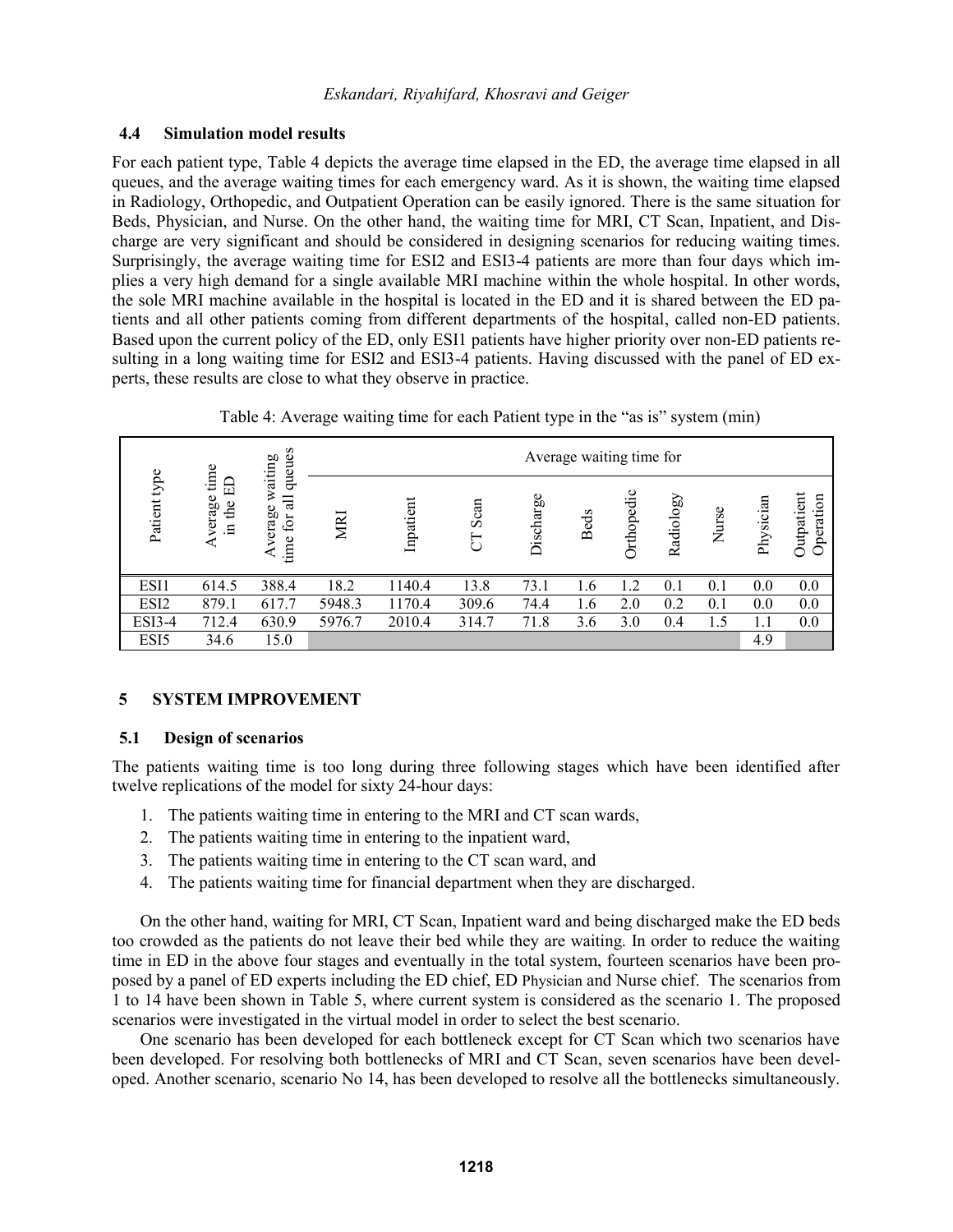It includes scenario 12, 13, and 3 which the latter one is the least expensive scenario among the scenarios for resolving both MRI and CT Scan.

| Bottleneck(s)                               | Scenarios      |                                                                                                                                                        |  |  |  |  |  |  |  |  |
|---------------------------------------------|----------------|--------------------------------------------------------------------------------------------------------------------------------------------------------|--|--|--|--|--|--|--|--|
| Reduction                                   | N <sub>0</sub> | Description                                                                                                                                            |  |  |  |  |  |  |  |  |
|                                             | 1              | Current system                                                                                                                                         |  |  |  |  |  |  |  |  |
|                                             | $\overline{2}$ | Considering priority for ESI2 patients in the MRI and CT scan wards over non-ED pa-<br>tients (patients coming from other departments of the Hospital) |  |  |  |  |  |  |  |  |
| MRI and<br>CT Scan                          | 3              | Considering priority for ED patients in the MRI and CT scan wards over non-ED pa-<br>tients.                                                           |  |  |  |  |  |  |  |  |
|                                             | $\overline{4}$ | Establishing an exclusive MRI ward for ED patients and considering priority for ED pa-<br>tients in the CT Scan ward.                                  |  |  |  |  |  |  |  |  |
|                                             | 5              | Establishing an exclusive CT scan ward with one CT scan machine and considering<br>priority for ED patients in the MRI ward.                           |  |  |  |  |  |  |  |  |
|                                             | 6              | Establishing an exclusive CT scan ward with Two CT scan machine for ED patients and<br>considering priority for ED patients in the MRI ward.           |  |  |  |  |  |  |  |  |
|                                             | $\overline{7}$ | Establishing an exclusive MRI and CT scan ward for ED patients with one CT scan and<br>one MRI machine.                                                |  |  |  |  |  |  |  |  |
|                                             | 8              | Establishing an exclusive MRI and CT scan ward for ED patients with two CT scan and<br>one MRI machine.                                                |  |  |  |  |  |  |  |  |
| <b>MRI</b>                                  | 9              | Establishing an exclusive MRI ward for ED patients.                                                                                                    |  |  |  |  |  |  |  |  |
| CT Scan                                     | 10             | Establishing an exclusive CT scan ward with one CT scan machine.                                                                                       |  |  |  |  |  |  |  |  |
|                                             | 11             | Establishing an exclusive CT scan ward with Two CT scan machine for ED patients.                                                                       |  |  |  |  |  |  |  |  |
| Inpatient                                   | 12             | Adding five mobile beds in inpatient ward.                                                                                                             |  |  |  |  |  |  |  |  |
| Discharge                                   | 13             | Adding a resource in financial department.                                                                                                             |  |  |  |  |  |  |  |  |
| MRI, CT Scan,<br>Inpatient and<br>Discharge | 14             | It includes scenarios 3, 12 and 13.                                                                                                                    |  |  |  |  |  |  |  |  |

Table 5: Suggested scenarios for reducing bottleneck(s)

## **5.2 Ranking Scenarios**

At first experts from the ED participated in the decision-making group to identify evaluation criteria and to establish evaluation criteria hierarchy. The members of the decision-making group include ED boss, ED physician, and ED head nurse. After a general consensus among experts, three groups of performance measures were identified. The first group focuses on waiting time for each type of patient. The second group consists of the utilization of resource in four areas: MRI machine, CT scan machine, financial department, mobile bed in Inpatient ward. The third group focuses on the cost of each scenario.

The group AHP methodology requires the pair wise comparisons of the criteria and sub criteria in order to determine their relative weights. An AHP survey questionnaire was designed in order to determine relative importance of performance measures. In the questionnaire, pair-wise comparisons were performed on the basis of nine scale of AHP. Questionnaires were filled by each group member. Then ranking of the performance measures can be determined via the greatest Eigen value of the matrix and the corresponding eigenvector. Then the consistency ratio is calculated for each matrix. As consistency ratio (CR) of the matrices is less than 10 percent, it indicates satisfactory consistency. Subsequently, this eigenvector is normalized to 1 by dividing all elements of the eigenvector by the sum of all the corresponding elements. Figure 5 indicates the weights of nine performance measures.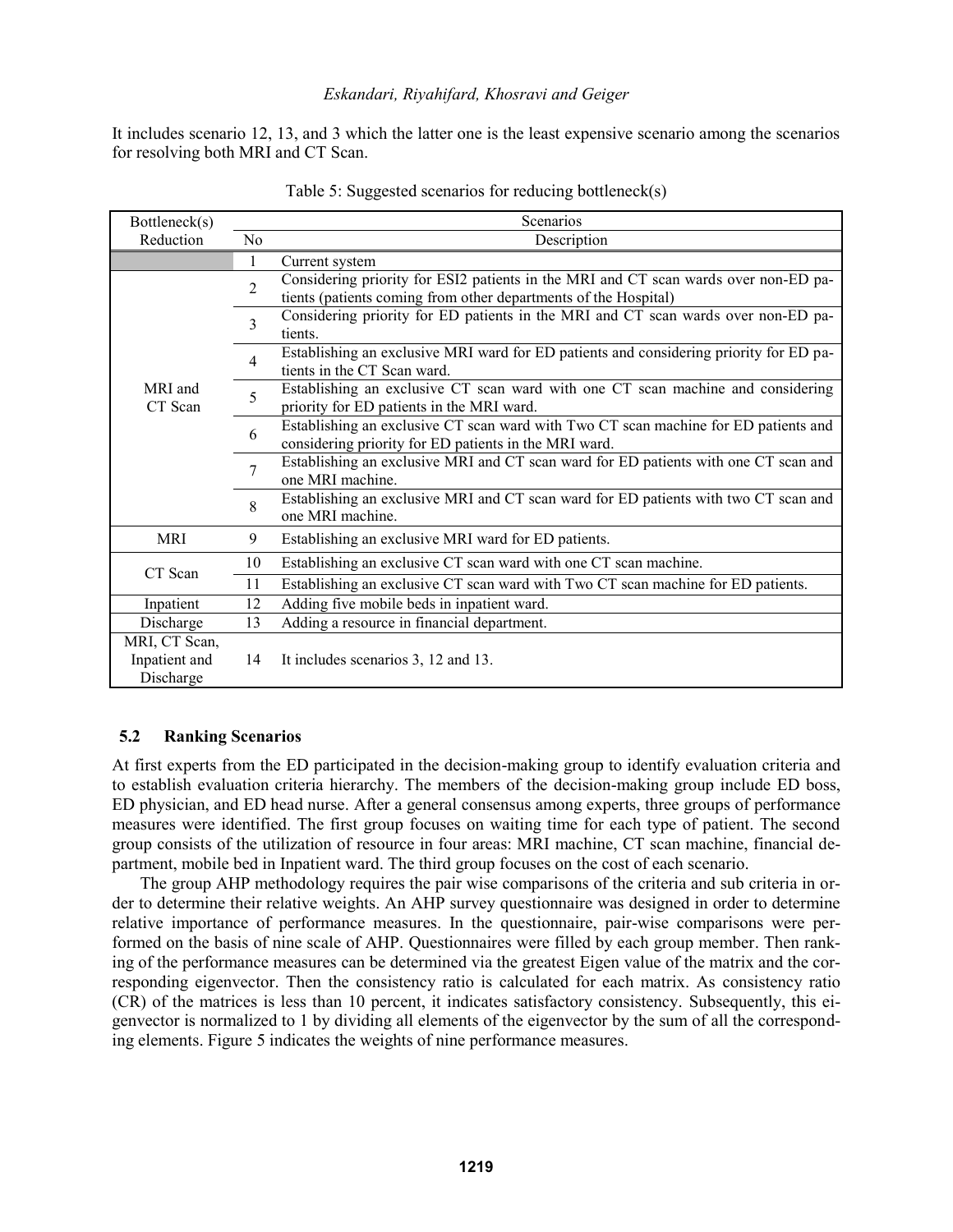

Figure 5: The weights of nine performance measures

To prioritize the fourteen scenarios, at first, the weighted normalized decision matrices of the alternatives are calculated by multiplying the normalized decision matrix and the weights which are calculated by Group AHP method.

According to the Table 6, the major difference can be seen between the utilization of MRI machine in scenarios 4, 7, 8, and 9 and in other scenarios. As described in Section 4.4, the reason is that the Hospital utilizes one MRI machine for the whole patient which makes the utilization of the machine 100%, but in scenarios 4, 7, 8, and 9 one extra MRI machine is provided just for the ED patients and as the number of ED patients is much lower than the number of all patients in the Hospital, the utilization of second MRI machine is very low. On the other hand as it can be seen from the Table 6, the same major difference exists for the utilization of CT Scan machine between the scenarios 5, 6, 7, 8, 10, and 11 and other scenarios because of the same reason. One should note that in reality the resource utilization of 100% is not true. However, it is possible to get the resource utilization of 100% in simulation modeling due to the real world system simplifications and/or number round up.

|           |        |        | Waiting Time (min) |       |                |                                         | Utilization $(\%)$ |                   |                            |
|-----------|--------|--------|--------------------|-------|----------------|-----------------------------------------|--------------------|-------------------|----------------------------|
| Scenarios | ES11   | ESI2   | ES13-4             | ESI5  | MRI            | Scan<br>machine<br>machine<br><b>FD</b> | Financial<br>Dept. | Inpatient<br>ward | Expenditure<br>(Cost Unit) |
| Scen. 1   | 388.34 | 617.71 | 630.91             | 15.21 | 100            | 95                                      | 95                 | 100               | $\mathbf{0}$               |
| Scen. 2   | 391.22 | 413.65 | 660.43             | 15.21 | 100            | 96                                      | 95                 | 100               | $\boldsymbol{0}$           |
| Scen. 3   | 397.27 | 419.08 | 494.27             | 15.21 | 100            | 97                                      | 95                 | 100               | $\mathbf{0}$               |
| Scen. 4   | 392.93 | 419.24 | 504.25             | 15.21 | 3              | 96                                      | 95                 | 100               | 750                        |
| Scen. 5   | 391.98 | 425.85 | 508.93             | 15.21 | 100            | 34                                      | 95                 | 100               | 400                        |
| Scen. 6   | 388.84 | 421.63 | 503.39             | 15.21 | 100            | 17                                      | 95                 | 100               | 800                        |
| Scen. 7   | 379.82 | 414.17 | 494.75             | 15.21 | 3              | 34                                      | 95                 | 100               | 1150                       |
| Scen. 8   | 377.61 | 411.62 | 492.73             | 15.21 | $\overline{3}$ | 17                                      | 95                 | 100               | 1550                       |
| Scen. 9   | 387.88 | 476.46 | 546.25             | 15.21 | 3              | 95                                      | 95                 | 100               | 750                        |
| Scen. 10  | 384.46 | 498.18 | 627.31             | 15.21 | 100            | 34                                      | 95                 | 100               | 400                        |
| Scen. 11  | 388.05 | 510.35 | 585.23             | 15.21 | 100            | 17                                      | 95                 | 100               | 800                        |
| Scen. 12  | 337.34 | 567.94 | 557.95             | 15.21 | 100            | 95                                      | 95                 | 96                | 10                         |
| Scen. 13  | 334.19 | 585.08 | 675.34             | 15.21 | 100            | 95                                      | 81                 | 100               | 7                          |
| Scen. 14  | 275.26 | 309.30 | 367.12             | 15.21 | 100            | 95                                      | 81                 | 95                | 17                         |

Table 6: Decision matrix for fourteen scenarios and nine performance measures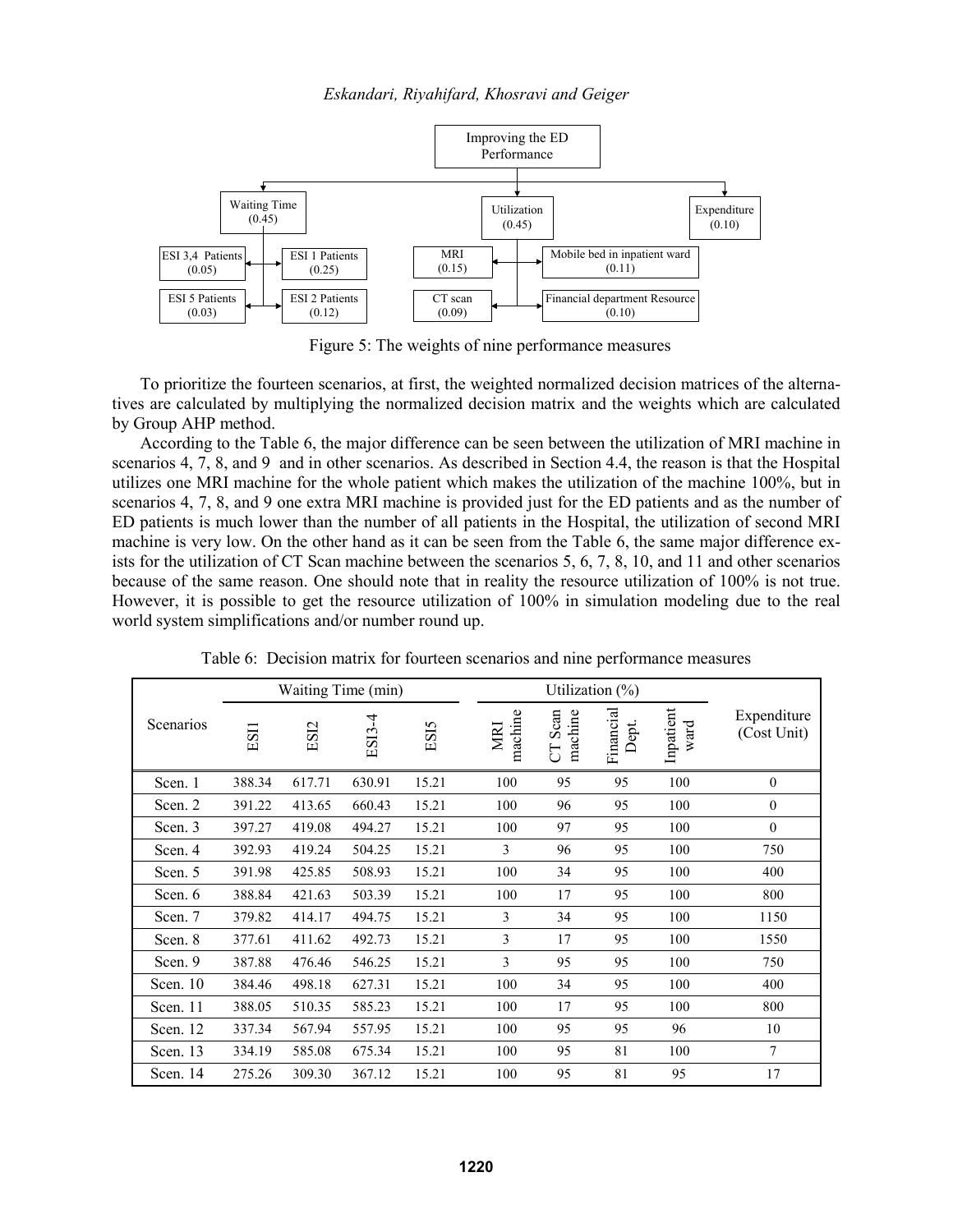The ranking of the fourteen scenarios according to the TOPSIS final performance score  $(R_i)$ , *i.e.* their relative closeness to ideal and negative ideal solutions, is shown in Table 7. It is seen that scenario 14 has the highest performance score and it is selected as the most desirable policy among fourteen alternatives. By performing this scenario, there will be reduction in:

- 1. The waiting time of ESI1 patients by 29%.
- 2. The waiting time of ESI2 patients by 50%.
- 3. The waiting time of ESI3-4 patients by 41%

Finally, the waiting time is reduced by 42.3% and 21.8% for non-fast-track (not ESI5) and all ED patients, respectively. It is worth mentioning that applying this scenario has no effect on the waiting time of ESI5 patients.

| Scenarios                                    |                                                                                                                                           |  |  |   |    | 10 |    |  |  |
|----------------------------------------------|-------------------------------------------------------------------------------------------------------------------------------------------|--|--|---|----|----|----|--|--|
| TOPSIS final<br>performance<br>score $(R_i)$ | $0.724$   $0.775$   $0.773$   $0.426$   $0.652$   $0.545$   $0.246$   $0.163$   $0.417$   $0.642$   $0.531$   $0.787$   $0.773$   $0.909$ |  |  |   |    |    |    |  |  |
| Rank                                         |                                                                                                                                           |  |  | 3 | 14 |    | 10 |  |  |

Table 7: Ranking of scenarios

#### **6 CONCLUSION**

The goal of this study was examination of processes in ED of a governmental hospital in Iran and identifying bottlenecks that lead to long waiting times. Simulation was used first to identify bottlenecks of the process and second to evaluate different scenarios developed for overcoming these bottlenecks in order to decrease waiting time of the patients in the ED. Fourteen scenarios have been developed and evaluated and the last scenario was selected as the best one. This scenario is a combination scenario (includes suggestions taken from scenarios 3, 12 and 13) which recommends considering priority for ED patients in the MRI and CT scan ward over non-ED patients whilst adding five mobile beds in inpatient ward and a new staff in financial department.. By applying scenario 14 it is forecasted that waiting time of ED patients will be reduced by 29%, 50%, 41% and 0% for ESI1, ESI2, ESI3-4 and ESI5 patients, respectively.

#### **REFERENCE**

- Ahmed, M. A., and T. M. Alkhamis. 2008. Simulation optimization for an emergency department healthcare unit in Kuwait. *European Journal of Operational Research,* 198: 936-942**.**
- Duguay, Ch., and F. Chetouane. 2007. Modeling and improving emergency department systems using discrete event simulation. *Simulation*, 83: 311-320.
- Forman, E., K. Paniwati. 1998. Aggregating individual judgments and priorities with the analytical hierarchy process. *European Journal of Operational Research*, 108: 165-169.
- Gilboy, N., P. Tanabe., D.A. Travers., A. M. Rosenau, and D. R. Eitel. 2005. *Emergency Severity Index, Version 4: Implementation Handbook*. AHRQ Publication No. 05-0046-2.
- Hwang, C.L., and K. Yoon. 1981. *Multiple Attribute Decision Making Methods and Applications*, Springer, New York, NY.
- Kelton, W.D., R. P. Sadowski, and D. T. Sturrock. 2007. *Simulation with ARENA*. 4rd ed. New York: McGraw Hill Inc.
- Khurma, N., G. M. Bacioiu, and Z. J. Pasek. 2008. "Simulation-based verification of lean improvement for emergency room process." In *Proceedings of the 2008 Winter Simulation Conference*, edited by S. J. Mason, R. R. Hill, L. Mönch, O. Rose, T. Jefferson, J. W. Fowler, 1490-1499. Piscataway, New Jersey: Institute of Electrical and Electronics Engineers, Inc.